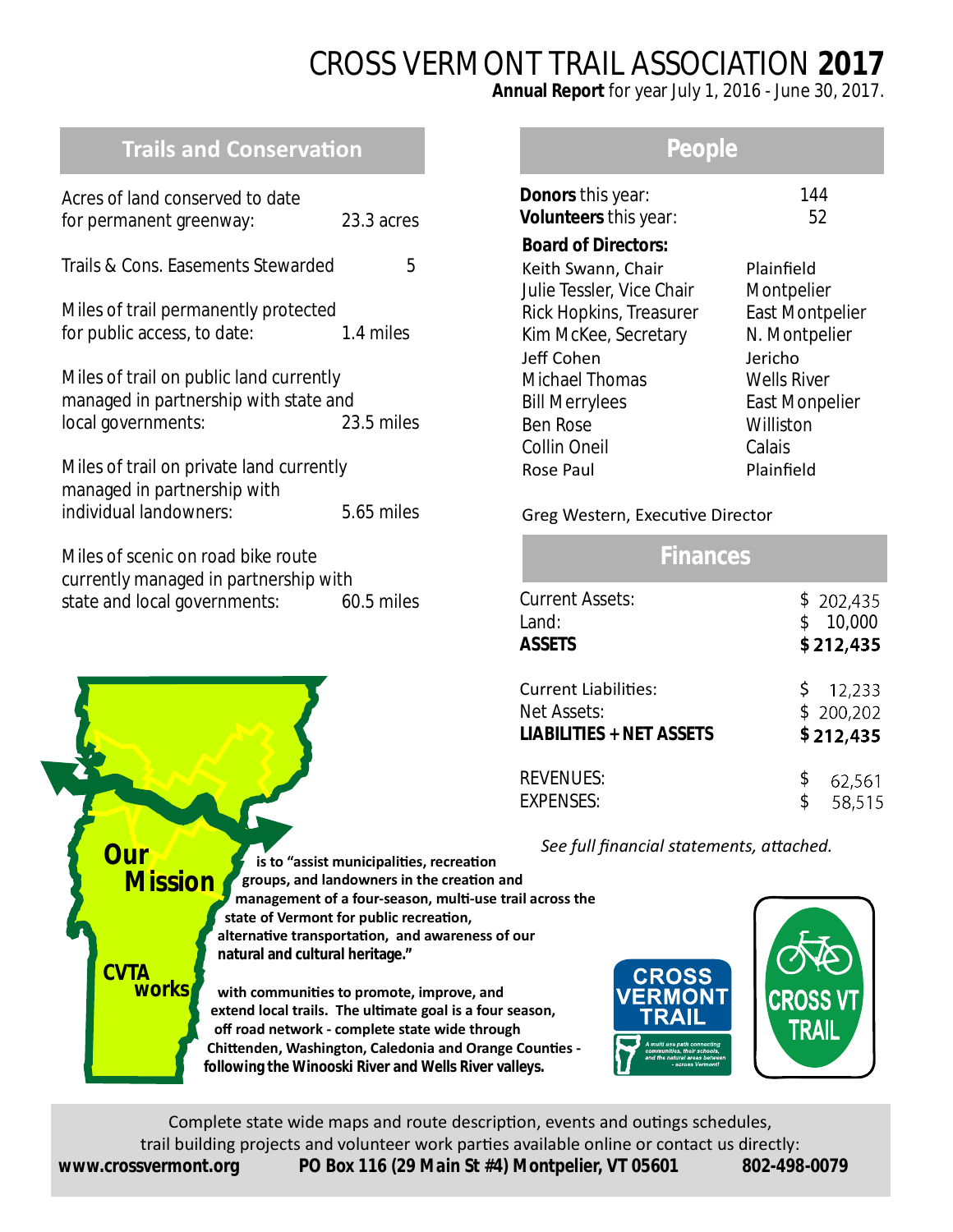#### Cross Vermont Trail Association, Inc. **Statement of Financial Position**

*For the FY July 1, 2016 - June 30, 2017 as of the end of the year on June 30.*

### ASSETS

#### **Current Assets**

| Cash                                    | \$       | 172,443         |
|-----------------------------------------|----------|-----------------|
| Receivable<br><b>Prepaid Exp</b>        | \$\$\$\$ | 19,327<br>1,976 |
| <b>Accrued Rev</b>                      |          | 8,518           |
| <b>Other Current Assets</b>             |          | 171             |
| <b>Total Current Assets</b>             | \$       | 202,435         |
| <b>Noncurrent Assets</b>                |          |                 |
| Land                                    |          | 10,000          |
| Equipment                               | \$<br>\$ |                 |
| Less: accumulated depreciation          |          |                 |
| <b>Total Noncurrent Assets</b>          | \$       | 10,000          |
| <b>Total Assets</b>                     | \$       | 212,435         |
| <b>LIABILITIES AND NET ASSETS</b>       |          |                 |
| <b>Current Liabilities</b>              |          |                 |
| Payable                                 | \$       | 2,688           |
| <b>Accrued Payroll</b>                  |          | 3               |
| <b>Reimbursable Direct Costs</b>        |          | 1,812           |
| <b>Conditional Advances</b>             | \$\$\$\$ | 7,731           |
| <b>Short Term Loans</b>                 |          |                 |
| <b>Total current liabilities</b>        | \$       | 12,233          |
| <b>Total liabilities</b>                | \$       | 12,233          |
| <b>Net Assets</b>                       |          |                 |
| Unrestricted                            | \$       | 58,635          |
| <b>Temporarily Restricted</b>           | \$       | 133,732         |
| <b>Permanently Restricted</b>           | \$       | 7,835           |
| <b>Total net assets</b>                 | \$       | 200,202         |
| <b>Total liabilities and net assets</b> | \$       | 212,436         |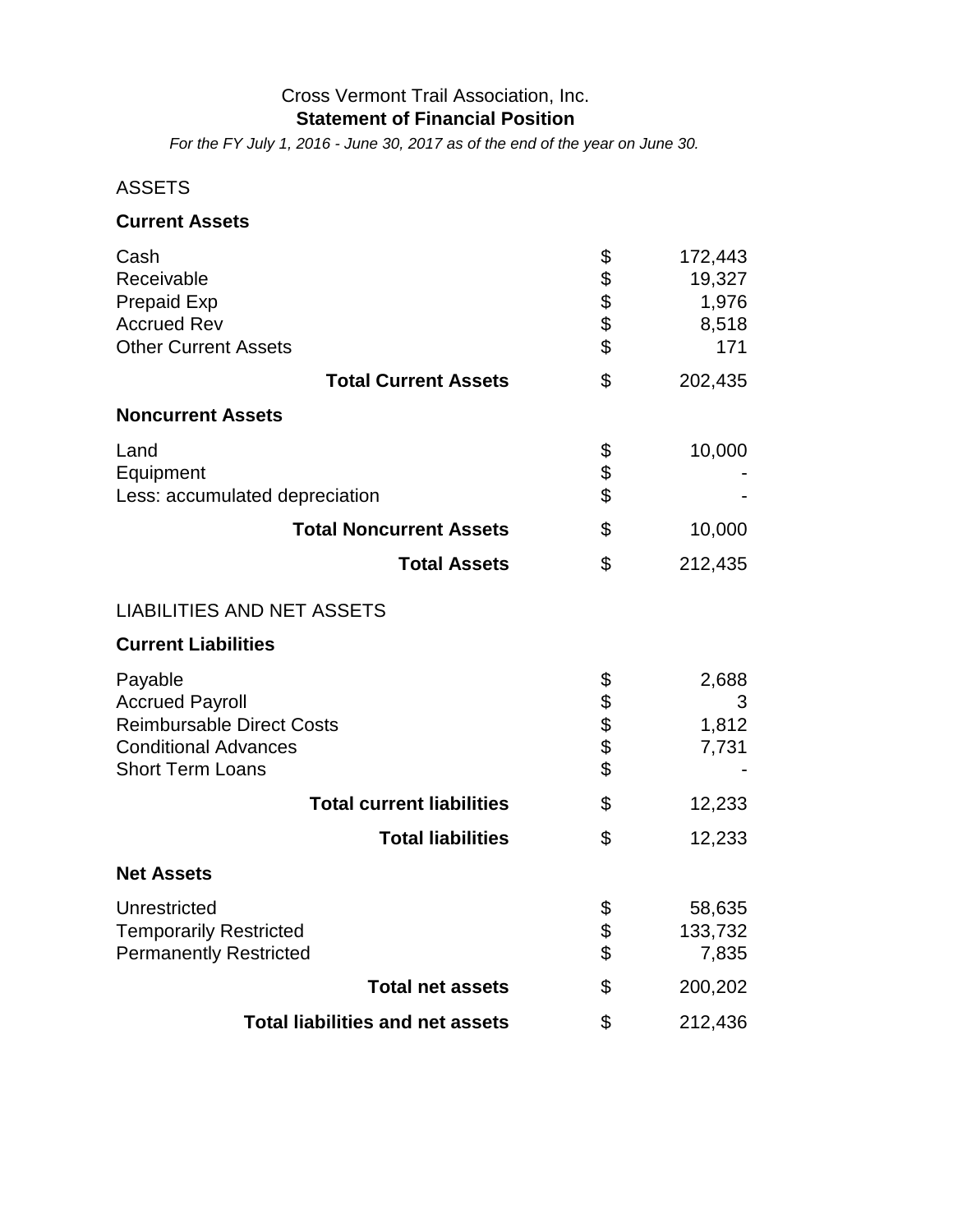#### Cross Vermont Trail Association, Inc. **Statement of Financial Activities**

*For the FY July 1, 2016 - June 30, 2017 as of the end of the year on June 30.*

|                                               |    | <b>Unrestricted</b> | <b>Temporarily</b><br><b>Restricted</b> |                | <b>Permanently</b><br><b>Restricted</b> | <b>Total</b>  |
|-----------------------------------------------|----|---------------------|-----------------------------------------|----------------|-----------------------------------------|---------------|
| <b>Revenues</b>                               |    |                     |                                         |                |                                         |               |
| Contributions                                 | \$ | 10,318              | \$<br>15,430                            | \$             |                                         | \$<br>25,748  |
| Grants                                        | \$ | 34,215              | \$                                      | \$             |                                         | \$<br>34,215  |
| Other Income                                  | \$ | 2,619               | \$<br>161                               | $\mathfrak{S}$ |                                         | \$<br>2,780   |
| Less: Cost of Sales (including value donated) | \$ | (1,730)             |                                         |                |                                         | \$<br>(1,730) |
| In-kind                                       | \$ | 1,548               | \$<br>$\overline{\phantom{a}}$          | \$             |                                         | \$<br>1,548   |
| Rev before releases from restriction          | S  | 46,971              | \$<br>15,591                            | $\mathcal{L}$  |                                         | \$<br>62,561  |
| <b>Net Assets Released from Restriction</b>   | \$ |                     | \$                                      |                |                                         |               |
| Total Revenue \$                              |    | 46,971              | \$<br>15,591                            | \$             |                                         | \$<br>62,561  |
| <b>Expenses</b>                               |    |                     |                                         |                |                                         |               |
| Program                                       | \$ | 31,873              |                                         |                |                                         | \$<br>31,873  |
| Administration                                | \$ | 18,636              |                                         |                |                                         | \$<br>18,636  |
| Fundraising                                   | \$ | 8,006               |                                         |                |                                         | \$<br>8,006   |
| <b>Total Expenses \$</b>                      |    | 58,515              |                                         |                |                                         | \$<br>58,515  |
| Change in Net Assets \$                       |    | $(11,545)$ \$       | 15,591                                  | \$             |                                         | \$<br>4,046   |
| Net Assets, beginning of Fiscal Year          |    | 70,180              | \$<br>118,142                           | \$             | 7,835                                   | \$<br>196,156 |
| Net Assets, end of period                     | \$ | 58,635              | \$<br>133,732                           | \$             | 7,835                                   | \$<br>200,202 |